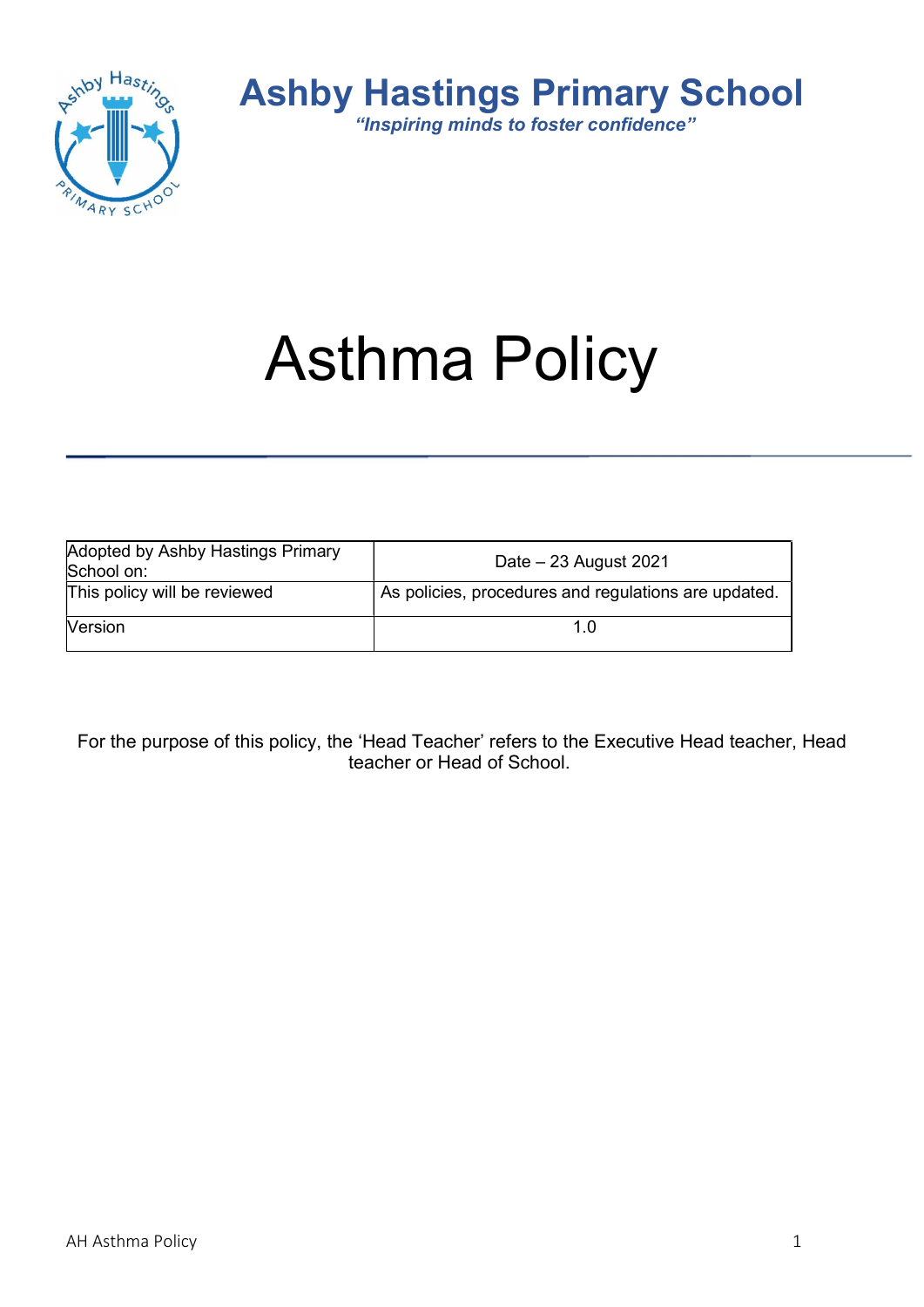# Asthma Policy for Pupils

### Statement of Intent

About one in seven children have asthma and numbers are increasing. We want to make sure that having asthma does not mean children should be restricted whilst they are at school. Most children with asthma can have a full and active life. This policy will help pupils with the management of their asthma while they are at school.

# Asthma register

 When a child joins the school part they will complete an admission form where they can indicate the child's medical needs. The return of a completed Asthma Record (Appendix 1) form will ensure that they are placed on the Ashby Hastings Primary School Asthma Register. The Asthma Link person will collate the register and also contact the parents or named responsible carer, to obtain the inhalers that will be held by the school.

# Indemnity

- Staff who are happy to administer medication will be provided with indemnity.
- In emergencies staff should act as any prudent parent would, which may include giving medication.
- Each inhaler provided by parents / carers for pupils to use must be within date, named and prescribed with an appropriate pharmacy label.

#### Access to Inhalers

- Individual pupils' inhalers are kept in a named rack in the medical room.
- Children are allowed access to their inhalers at any time in the school day, should they feel the need to use it.
- Inhalers should accompany them when taking part in offsite activities, or residential trips.
- There is a generic school inhaler which can now be administered by trained staff to those children whose inhalers are not available for one reason or another. Parents will be informed if this has been used.

#### Staff Awareness and action in asthma emergencies

- All staff need to be able to manage attacks. Staff will do what a 'reasonable parent' would do in the circumstances prevailing at the time.
- For mild attacks children should take their usual reliever inhaler, as per instructions.
- For severe attacks a Metered Dose Inhaler should be used. Encourage relaxation.
- If the child does not
	- $\circ$  feel better in 5-10 minutes.
	- o is distressed or exhausted,
	- $\circ$  is unable to talk in sentences.
	- o has blue lips
	- $\circ$  or you have any doubts

then the action required is…

- one adult should stay with pupil and use reliever inhaler via spacer while another adult dials 999 for ambulance and states that the child is having a severe asthma attack requiring immediate attention.
- Continue to give relief inhaler while help arrives as per instructions on inhaler.
- Inform parents of the situation and actions taken.
- The incident should then be recorded in the Asthma register in the main office by the person who dealt with the attack, and the entry should be signed and dated by them.

# Forgotten or Lost Inhalers

 There is a school inhaler. This is kept in the Medical Room. It can be taken on visits and administered by members of staff should the need arise. All staff are trained in the use of the inhaler. This can be used in place of a lost/forgotten or broken inhaler in the case of an emergency.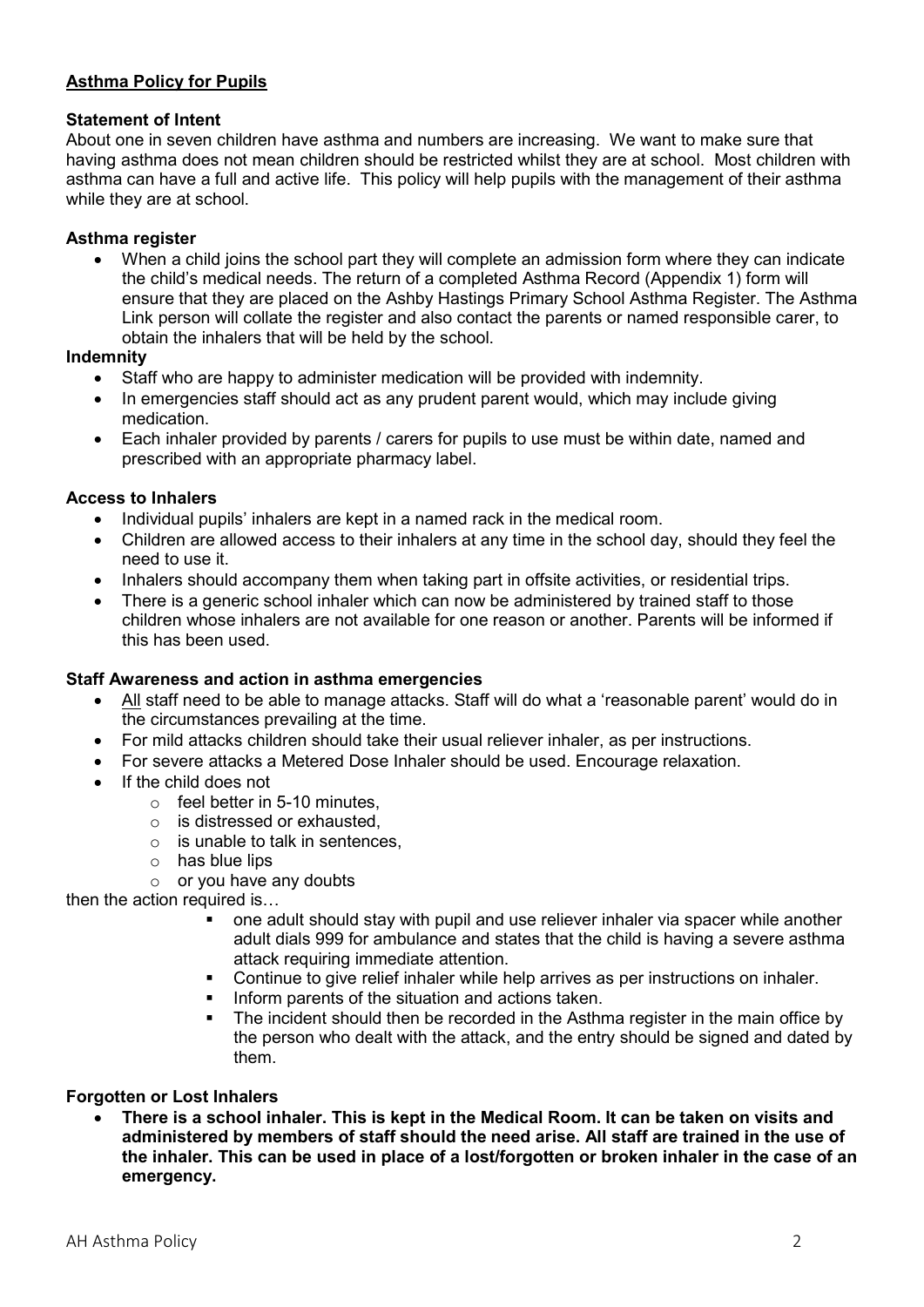- If a child's condition does not indicate the need to dial 999 i.e. not a severe attack, contact parents to bring in inhaler or collect child.
- If the child is experiencing a severe attack call 999 without delay.

# **Training**

Head teachers are responsible for assessing and arranging for training needs to be met.

### Home/School Liaison

- Parents are asked to complete and update asthma records on admission, and to update them annually. They are also required to update them more frequently if the condition or medication changes.
- Absence of parental consent should not stop staff from acting appropriately, or using the school inhaler, in emergencies.
- Parents will be informed if an inhaler is used during the day and the use of an inhaler will also be recorded in school, in the Asthma register.

# Minimising exposure to triggers

Where possible:

- We will avoid feathery or furry school pets.
- We will avoid pollen producing plants.
- There is a complete ban on smoking in or on the premises.

Asthma link staff – Rachel Mckeown